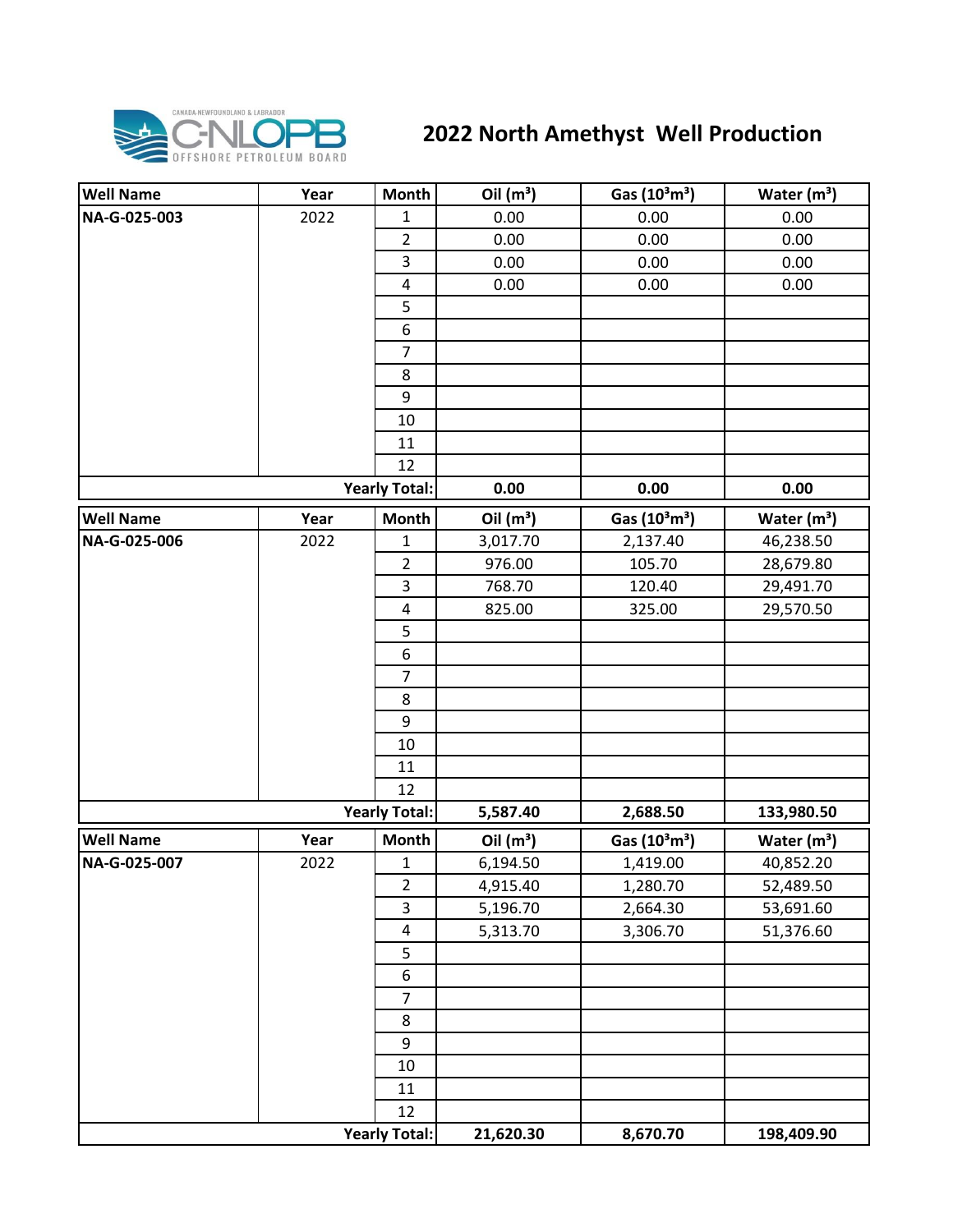| <b>Well Name</b>     | Year | Month          | Oil $(m^3)$ | Gas $(10^3 \text{m}^3)$ | Water $(m^3)$ |
|----------------------|------|----------------|-------------|-------------------------|---------------|
| NA-G-025-009         | 2022 | 1              | 4,424.40    | 4,184.00                | 33,773.10     |
|                      |      | $\overline{2}$ | 8,586.20    | 5,855.70                | 35,891.50     |
|                      |      | 3              | 8,391.10    | 6,074.70                | 33,988.10     |
|                      |      | 4              | 8,083.20    | 5,968.90                | 32,453.20     |
|                      |      | 5              |             |                         |               |
|                      |      | 6              |             |                         |               |
|                      |      | 7              |             |                         |               |
|                      |      | 8              |             |                         |               |
|                      |      | 9              |             |                         |               |
|                      |      | 10             |             |                         |               |
|                      |      | 11             |             |                         |               |
|                      |      | 12             |             |                         |               |
| <b>Yearly Total:</b> |      | 29,484.90      | 22,083.30   | 136,105.90              |               |

| <b>Well Name</b>     | Year | Month     | Oil $(m^3)$ | Gas $(10^3 \text{m}^3)$ | Water $(m^3)$ |
|----------------------|------|-----------|-------------|-------------------------|---------------|
| NA-E-018-012-Y       | 2022 | 1         | 373.90      | 269.40                  | 647.20        |
|                      |      | 2         | 4,804.80    | 3,415.70                | 6,883.80      |
|                      |      | 3         | 5,371.30    | 4,037.40                | 6,708.90      |
|                      |      | 4         | 5,199.80    | 4,149.70                | 6,655.60      |
|                      |      | 5         |             |                         |               |
|                      |      | 6         |             |                         |               |
|                      |      | 7         |             |                         |               |
|                      |      | 8         |             |                         |               |
|                      |      | 9         |             |                         |               |
|                      |      | 10        |             |                         |               |
|                      |      | 11        |             |                         |               |
|                      |      | 12        |             |                         |               |
| <b>Yearly Total:</b> |      | 15,749.80 | 11,872.20   | 20,895.50               |               |

| <b>Well Name</b>     | Year | Month          | Oil $(m^3)$ | Gas $(10^3 \text{m}^3)$ | Water $(m3)$ |
|----------------------|------|----------------|-------------|-------------------------|--------------|
| NA-G-025-010         | 2022 | 1              | 4,958.40    | 3,088.70                | 48,387.50    |
|                      |      | $\overline{2}$ | 3,810.90    | 1,102.60                | 37,476.80    |
|                      |      | 3              | 2,613.10    | 791.50                  | 30,750.30    |
|                      |      | 4              | 2,276.90    | 953.70                  | 29,468.40    |
|                      |      | 5              |             |                         |              |
|                      |      | 6              |             |                         |              |
|                      |      | 7              |             |                         |              |
|                      |      | 8              |             |                         |              |
|                      |      | 9              |             |                         |              |
|                      |      | 10             |             |                         |              |
|                      |      | 11             |             |                         |              |
|                      |      | 12             |             |                         |              |
| <b>Yearly Total:</b> |      |                | 13,659.30   | 5,936.50                | 146,083.00   |